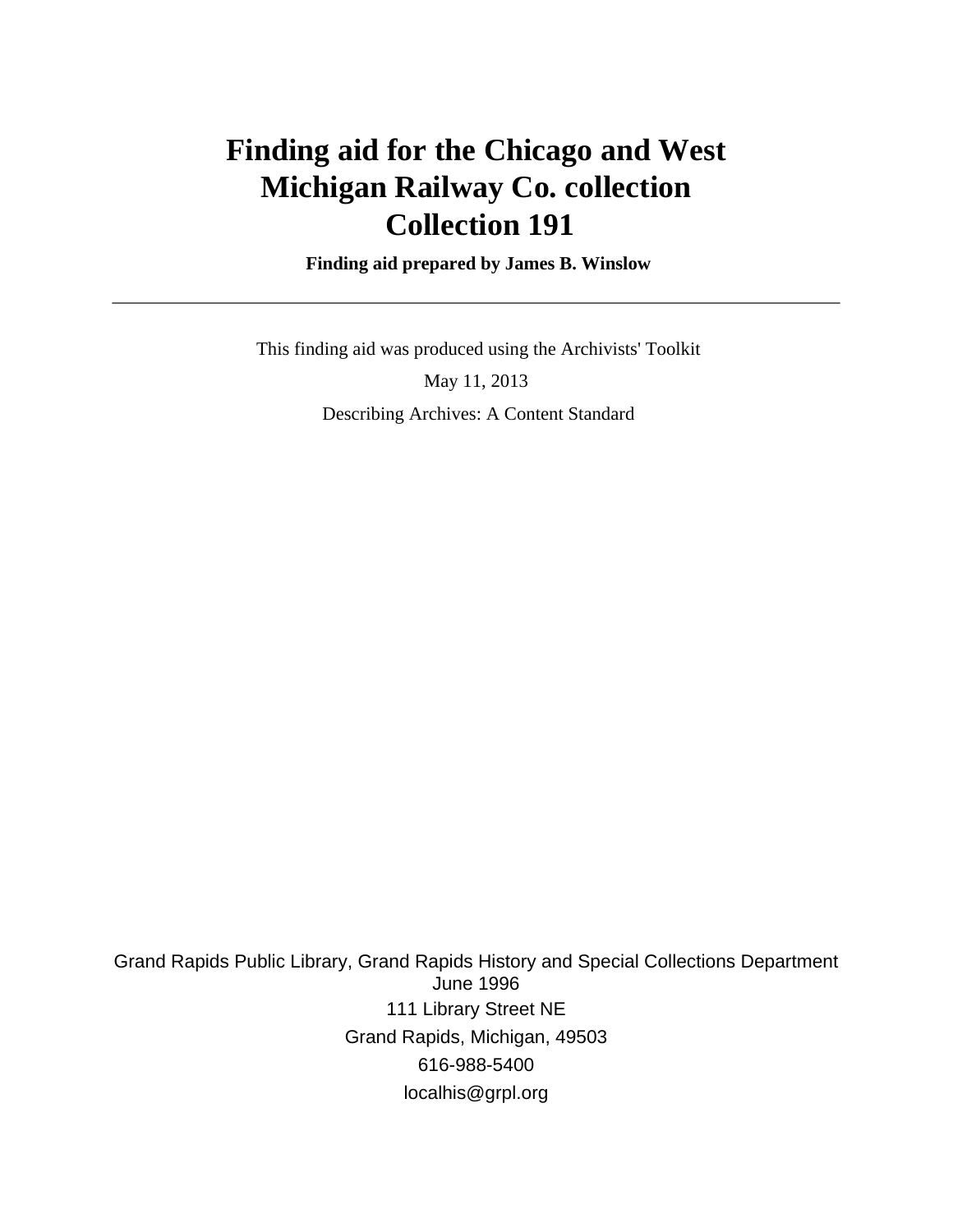## **Table of Contents**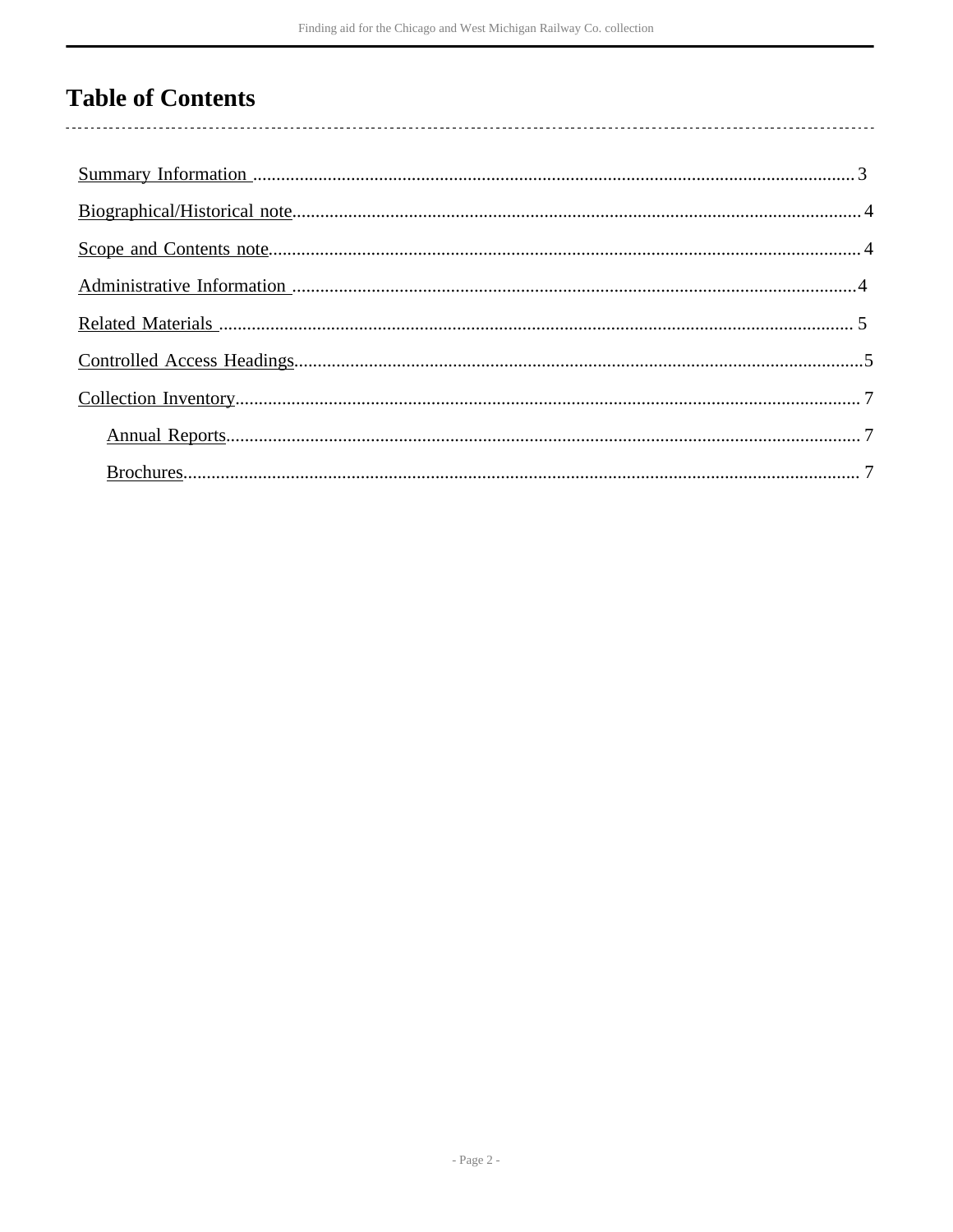## <span id="page-2-0"></span>**Summary Information**

| <b>Repository</b> | Grand Rapids Public Library, Grand Rapids History and Special<br><b>Collections Department</b>                                                                                                                                                                                           |
|-------------------|------------------------------------------------------------------------------------------------------------------------------------------------------------------------------------------------------------------------------------------------------------------------------------------|
| <b>Creator</b>    | Chicago and West Michigan Railway Company.                                                                                                                                                                                                                                               |
| <b>Title</b>      | Chicago and West Michigan Railway Company collection                                                                                                                                                                                                                                     |
| Date [inclusive]  | 1887-1892                                                                                                                                                                                                                                                                                |
| <b>Extent</b>     | 0.21 Linear feet One box                                                                                                                                                                                                                                                                 |
| Language          | English                                                                                                                                                                                                                                                                                  |
| <b>Abstract</b>   | This small collection documents the business affairs of the Chicago $\&$<br>West Michigan Railway Company during the late 19th century (circa<br>1887-1892). It contains primarily annual reports and a few promotional<br>brochures for resort tours in Northern Michigan in the 1890s. |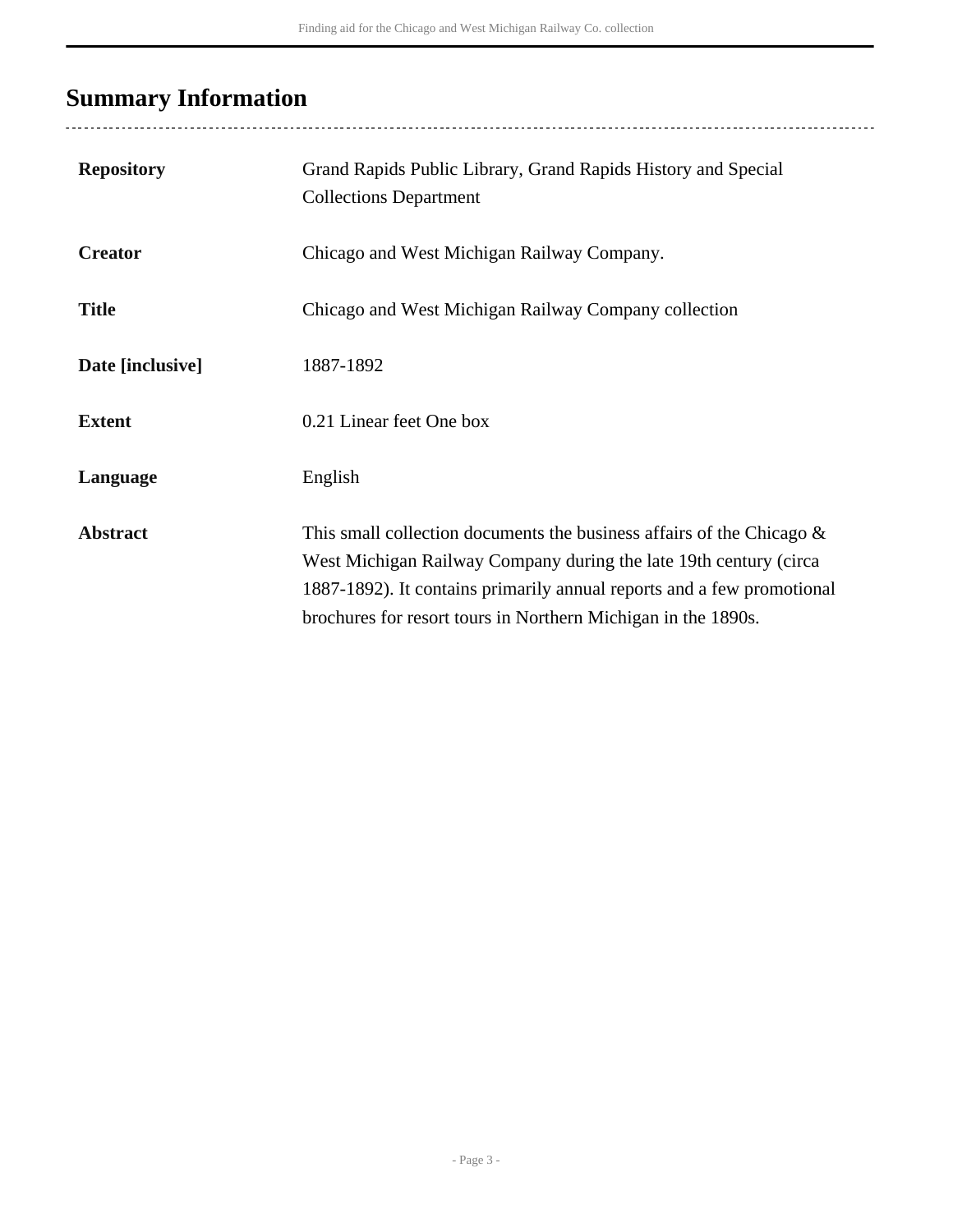### <span id="page-3-0"></span>**Biographical/Historical note**

The Chicago & West Michigan Railway Company (C&WM) was created in October 1881, by combining the prior Chicago & West Michigan Railroad, the Grand Rapids, Newaygo & Lake Shore Railroad and the Indiana and Michigan Railroad. The latter company, which planned to build a line from New Buffalo, MI to LaCrosse, IN, was organized just before the C&WM consolidation.

The White River Railroad was organized in 1879 to provide access to the region between the C&WM's northern terminal at White Cloud and Baldwin, MI. At Baldwin, the White River Railroad was to meet the Flint and Pere Marquette Railroad. By 1883 the route was completed and the C&WM, which held the White River Railroad stock, formally took over the line.

In 1890 the C&WM completed a line north from Baldwin to Traverse City and in 1894 from Traverse City to Petoskey, where it connected with the Grand Rapids & Indiana Railroad. The Traverse City to Petoskey route was built as the "Chicago and North Michigan Railroad." In 1899, the C&WM, just prior to its inclusion into the newly organized Pere Marquette Railroad, formally absorbed the Chicago North Michigan Railroad

At its apex, the C&WM main line ran from LaCrosse, IN to Bay View, MI via New Buffalo, Benton Harbor, Holland, Grand Rapids, Baldwin, Traverse City, and Petoskey. Major branches included lines to Pentwater via Muskegon; Muskegon to Big Rapids; Holland to Allegan and Williamsburg to Elk Rapids.

### <span id="page-3-1"></span>**Scope and Contents note**

Annual reports (1887-1892) document the company's financial affairs including earnings, expenses and balance statements. Also status of structures, bridges, locomotives and equipment. The 1890-1892 reports include information on the Petoskey extension. The promotional brochures (1895, 1897) detail summer resort opportunities on or near the line in Lower Michigan.

### <span id="page-3-2"></span>**Administrative Information**

**Publication Information**

Grand Rapids Public Library, Grand Rapids History and Special Collections Department June 1996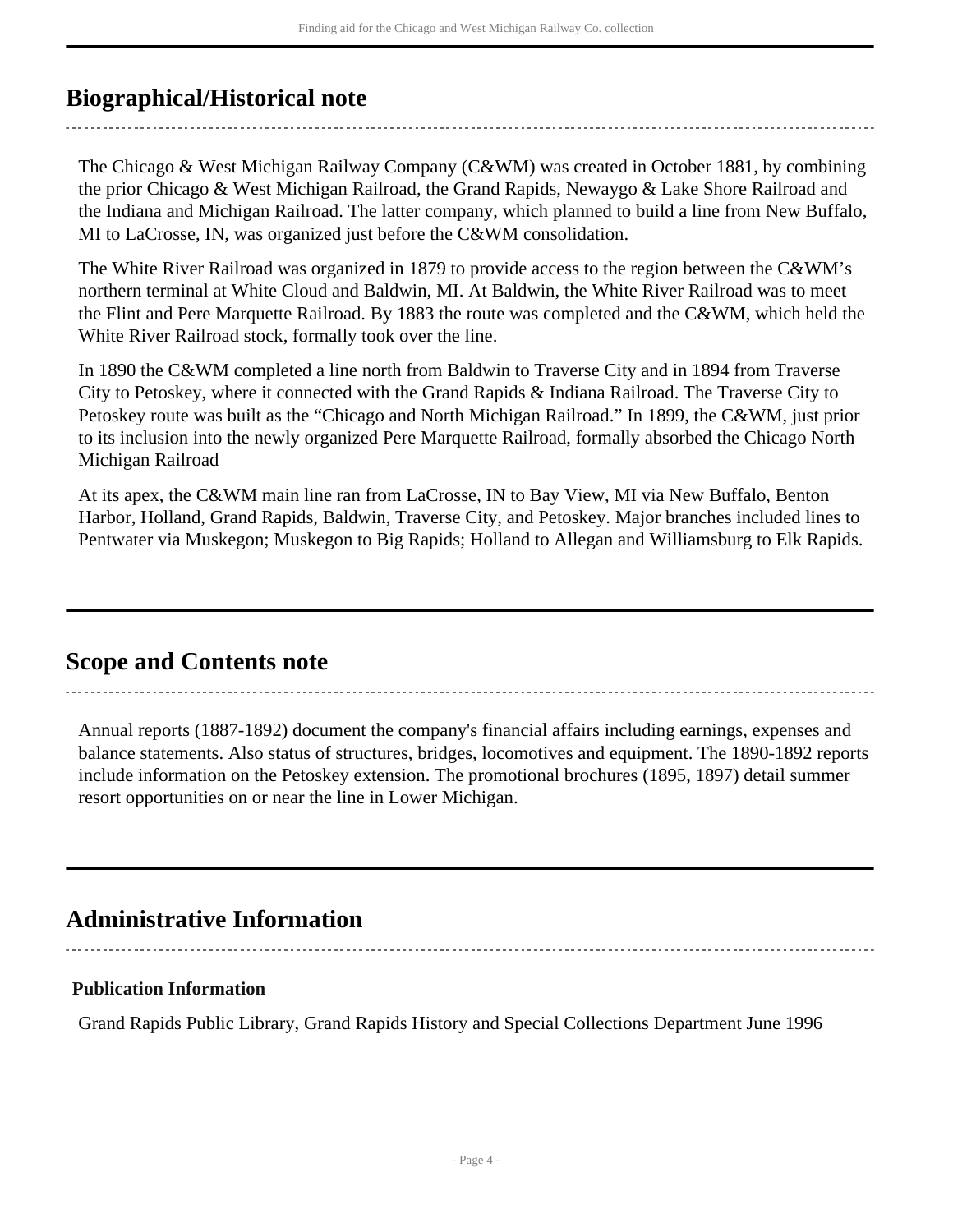#### **Immediate Source of Acquisition note**

Library purchase, accession number 00.000

### <span id="page-4-0"></span>**Related Materials**

#### **Related Archival Materials note**

Michigan Railroads.com website http://www.michiganrailroads.com/ http://www.michiganrailroads.com/RRHX/Railroads/RailroadMenu.htm William Alden Smith. U.S. Senator bio (Biographical Directory of the United States Congress) http://bioguide.congress.gov/scripts/biodisplay.pl?index=S000629 Alden, MI. http://user.mc.net/~louisvw/depot/alden/alden.htm

## <span id="page-4-1"></span>**Controlled Access Headings**

#### **Corporate Name(s)**

• Chicago and West Michigan Railway Company.

#### **Genre(s)**

• business records

#### **Geographic Name(s)**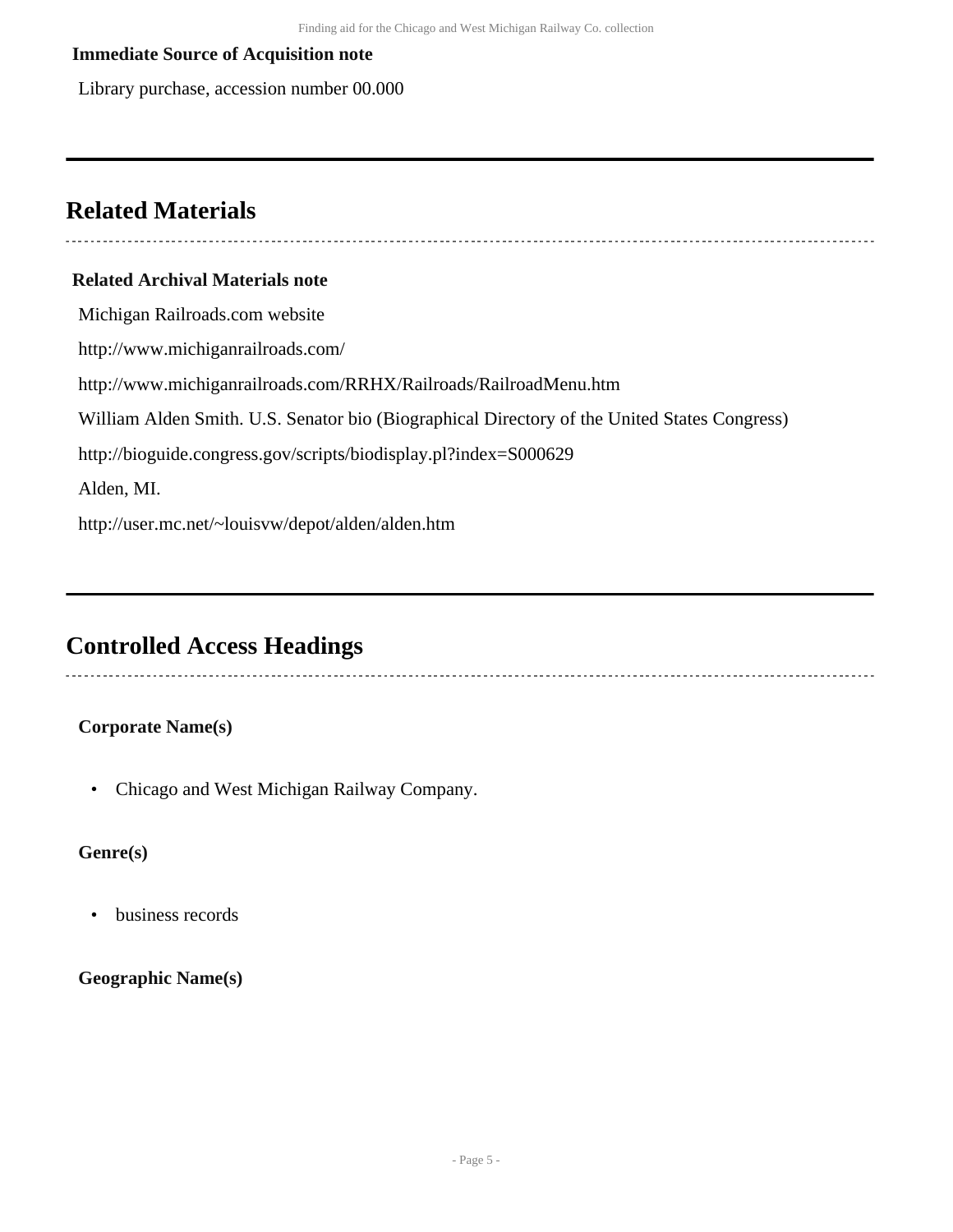• Grand Rapids (Mich.) -- History

### **Subject(s)**

- Railroads -- Michigan
- Tourism -- Michigan -- History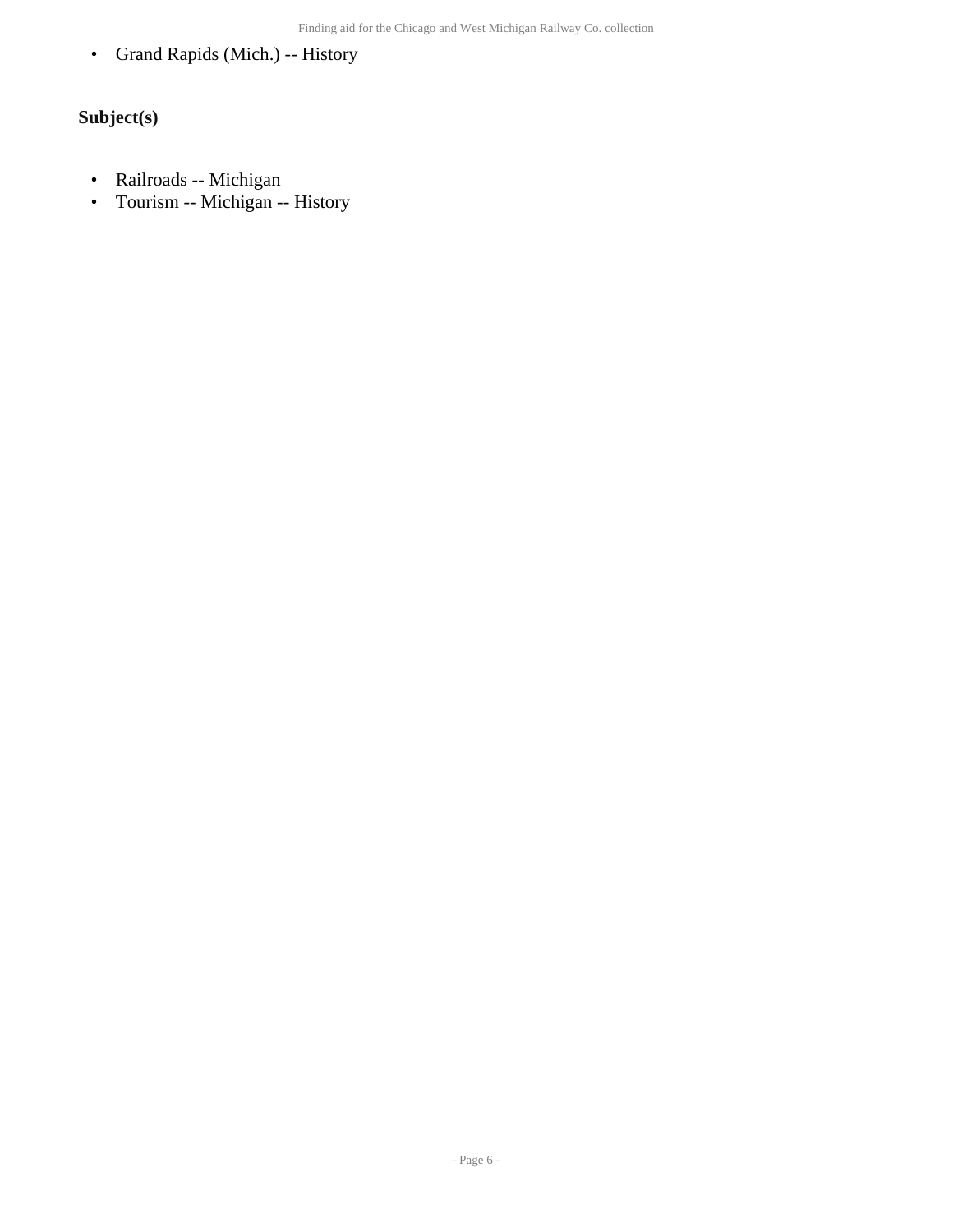Г

## <span id="page-6-0"></span>**Collection Inventory**

<span id="page-6-2"></span><span id="page-6-1"></span>

| <b>Series I Annual Reports 1887-1888, 1890-1892</b>                                                                                                                                                         |              |                |  |  |  |
|-------------------------------------------------------------------------------------------------------------------------------------------------------------------------------------------------------------|--------------|----------------|--|--|--|
|                                                                                                                                                                                                             | <b>Box</b>   | <b>Folder</b>  |  |  |  |
| 7th Annual 1887                                                                                                                                                                                             | $\mathbf{1}$ | 1              |  |  |  |
| 8th Annual 1888                                                                                                                                                                                             | $\mathbf{1}$ | 2              |  |  |  |
| 10th Annual 1890                                                                                                                                                                                            | $\mathbf{1}$ | $\overline{3}$ |  |  |  |
| 11th Annual 1891                                                                                                                                                                                            | $\mathbf{1}$ | $\overline{4}$ |  |  |  |
| 12th Annual 1892                                                                                                                                                                                            | $\mathbf{1}$ | 5              |  |  |  |
| Series II Brochures 1895, 1897                                                                                                                                                                              |              |                |  |  |  |
|                                                                                                                                                                                                             | <b>Box</b>   | <b>Folder</b>  |  |  |  |
| Tours This Year, Chicago & West Michigan, Detroit, Lansing & Northern<br>Passenger Department. April 1, 1895                                                                                                | $\mathbf{1}$ | 6              |  |  |  |
| <b>General note</b>                                                                                                                                                                                         |              |                |  |  |  |
| Published by Dean Hicks, Grand Rapids, 2nd edition. Accompanying map:<br>Chicago & West Michigan Ry and Detroit, Lansing & Northern Railroad<br>and leased lines and connections. "Millions of Brook Trout" |              |                |  |  |  |